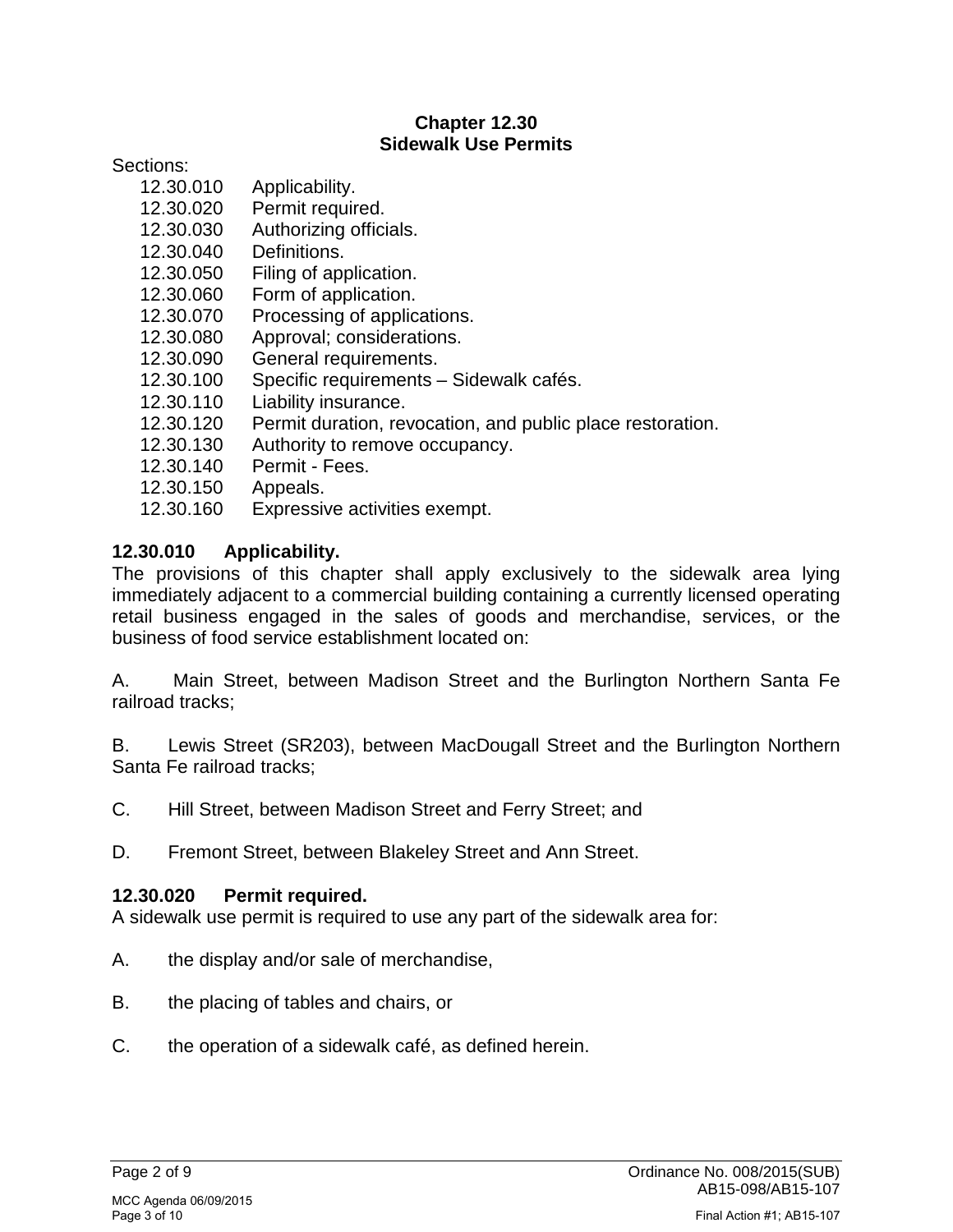#### **12.30.030 Authorizing officials.**

The community development director and the public works director, or their respective designees, shall jointly review and issue decisions concerning applications for a sidewalk use permit under this chapter.

### **12.30.040 Definitions.**

A. "Sidewalk café" means a portion of the sidewalk area in which tables and chairs are placed for the use of patrons consuming food or beverages, which may include alcoholic beverages, that is operated by a food service establishment located on abutting property.

B. "Tables and chairs" means tables and chairs set out on the sidewalk adjacent to a business. While available to their patrons, these tables and chairs are open for use by the general public, table service may not be provided, and alcohol cannot be consumed or served. No other fixed or moveable improvements (i.e. a railing or other obstruction) may be installed within the sidewalk area.

C. "Merchandise displays" means the display and sales of goods and merchandise, or services, of a like kind and quality that is displayed and offered for sale within the abutting commercial building.

### **12.30.050 Filing of application.**

An applicant, or agent authorized to submit an application on behalf of an applicant, may file an application for a permit to use the sidewalk area to:

- A. Place merchandise displays on the sidewalk.
- B. Place tables and chairs on the sidewalk.
- C. Place a sidewalk café on the sidewalk.

# **12.30.060 Form of application.**

Applications shall be on a form provided by the City and shall contain an accurate description of:

- A. the proposed use;
- B. the sidewalk or defined portion of the sidewalk to be used;

C. any existing public improvements, utilities, or structures in the vicinity of the area to be used and any trees that may be affected;

D. the plans and specifications for any equipment, utility, or structure (including but not limited to heating appliances, tables, chairs, railings, and fences) proposed in or on the sidewalk; and

E. other requested information specific to the application as required by the authorizing officials.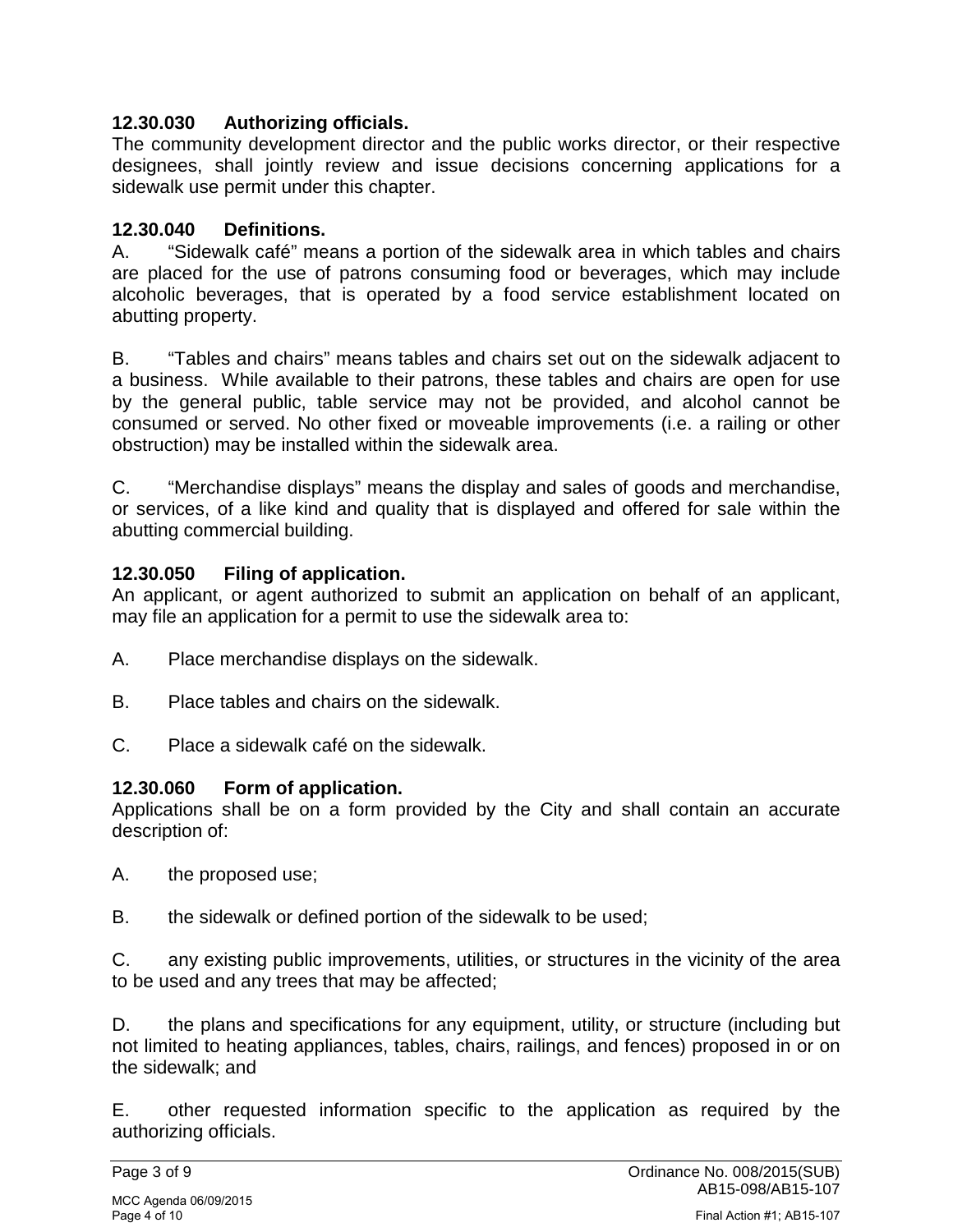The application shall be signed by the adjacent property owner and business owner, or authorized agents thereof.

# **12.30.070 Processing of applications.**

A. The authorizing officials identified in Section 12.30.030 shall examine each application for a permit for compliance with the Monroe Municipal Code, including the approval criteria set forth in this chapter.

B. The authorizing officials may jointly approve, approve with conditions or deny an application submitted under this chapter. The decision of the authorizing officials shall be in writing.

### **12.30.080 Approval; considerations.**

A. If the application conforms to the requirements of the Monroe Municipal Code and the proposed use will not unreasonably interfere with the rights of the public, the authorizing officials may approve the application; fix the duration and the terms or conditions of the permit; and when required, upon the applicant's furnishing of a deposit or surety bond, insurance, covenant, and indemnification, and payment of any applicable fees; issue the permit. The original permit shall remain in the custody of the city, and a copy shall be given to the permittee and shall be visibly posted at the site.

B. The permit shall specify the portion of the sidewalk that may be occupied, the dates or days and hours of use, and the allowed use. The permit shall only be valid for the portion of the sidewalk, the dates or days and hours of use, and the use as identified on the permit.

C. Factors for consideration in evaluating an application for a permit include, but are not limited to, the site and its terrain; the public and private benefits of the proposed use; and the impact of the proposed use on the following:

1. the paramount purpose of street and sidewalk area for travel and transportation, specifically including without limitation pedestrian access and use rights and site distance considerations;

2. utilities; authorized secondary street uses; and any use being made by the public of the site;

- 3. fire access and public safety;
- 4. uses under permit; street trees; and other proposed or past uses of the site;

5. rights of light, air, and access and lateral support of abutting properties and/or access or easements of properties dependent upon the public place for access;

- 6. the environment;
- 7. drainage, and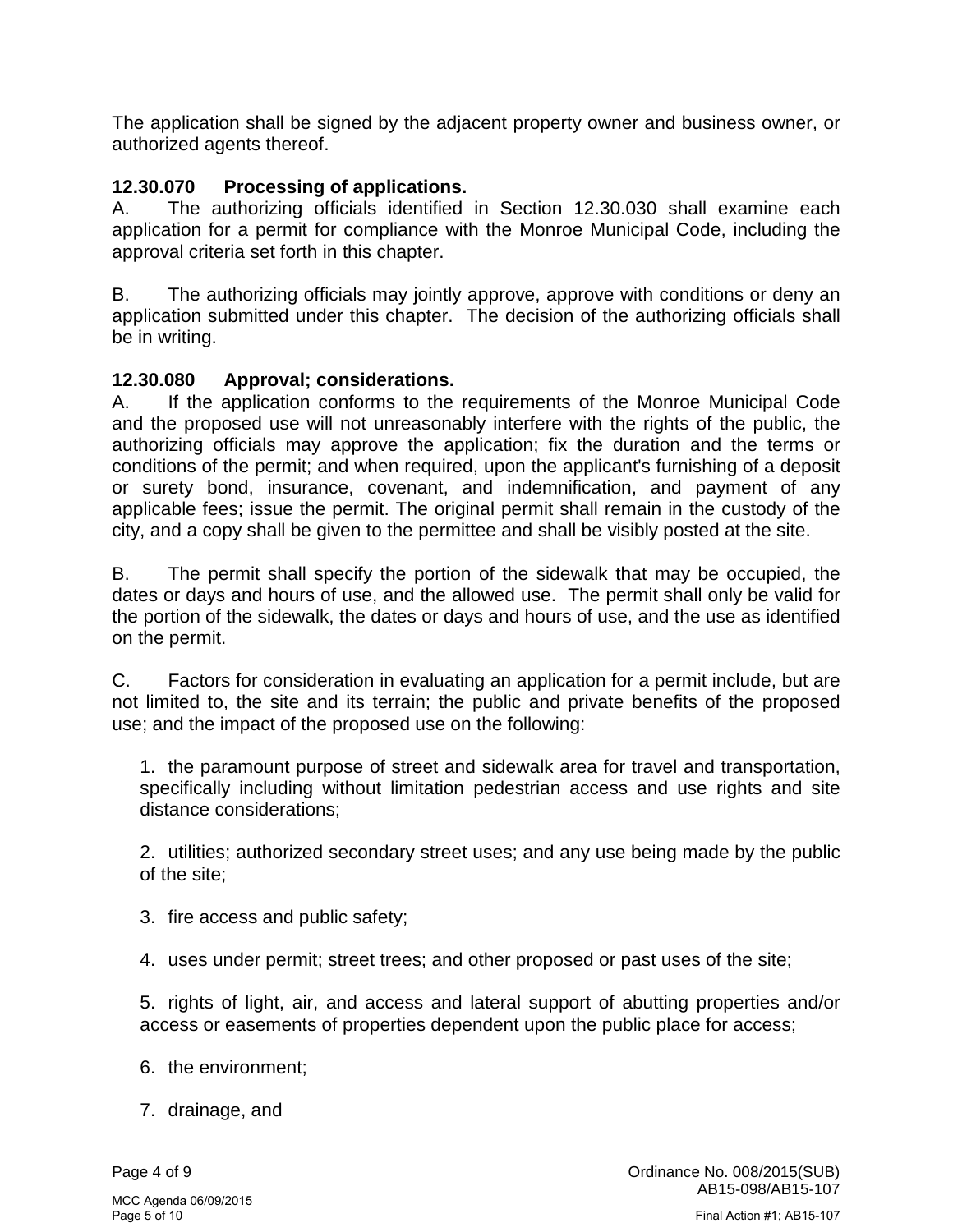8. where applicable, city land use, transportation, open space, shoreline, and beautification regulations and policies.

## **12.30.090 General requirements.**

A. A minimum area of the sidewalk shall be reserved for pedestrian use not less than five feet in width or the minimum width required by applicable local, state and federal law, whichever is greater, and shall be within the area between the curb/bollards and the adjacent building, and shall be for the entire width of said building. Such pedestrian area shall be maintained free and clear of all obstructions at all times, and shall allow for a continuous walkway along the entire front of the building, connecting with pedestrian walkway areas, if any, on both ends thereof.

B. A minimum area shall be reserved for vehicle loading and unloading not less than three feet in width adjacent to the curb/bollards.

C. Pedestrian entrances to all buildings shall intersect with such pedestrian walkway areas, shall be not less than forty two inches in width, and shall be maintained free and clear of all obstructions at all times. In addition, no obstruction shall be placed in a manner that impedes persons from entering or exiting parked vehicles.

D. The community development director is hereby authorized to promulgate administrative standards, consistent with this chapter, for the use of sidewalk areas.

## **12.30.100 Specific requirements - Sidewalk cafés.**

A. The permittee shall maintain the sidewalk café and all adjoining and abutting public places free of all refuse of any kind generated from the operation of the sidewalk café and the permittee's business.

B. Only materials and supplies used by the permittee for the daily operation of the sidewalk café may be located within the sidewalk café and the permittee shall not store other supplies or other materials in the sidewalk café or adjoining public places unless authorized by separate City permit or approval.

C. The surface of the adjoining public place shall not be altered and fixtures of any kind shall not be installed in the public place unless authorized by a street use permit.

D. A sidewalk café shall not be secured to any public amenity unless authorized by a street use permit.

E. The permittee shall temporarily remove the sidewalk café and clear the public place as the authorizing officials deem necessary to temporarily accommodate access to abutting properties or utilities.

F. The permittee is responsible for ensuring that the sidewalk café does not encroach into the roadway or cause pedestrians to divert from the pedestrian zone.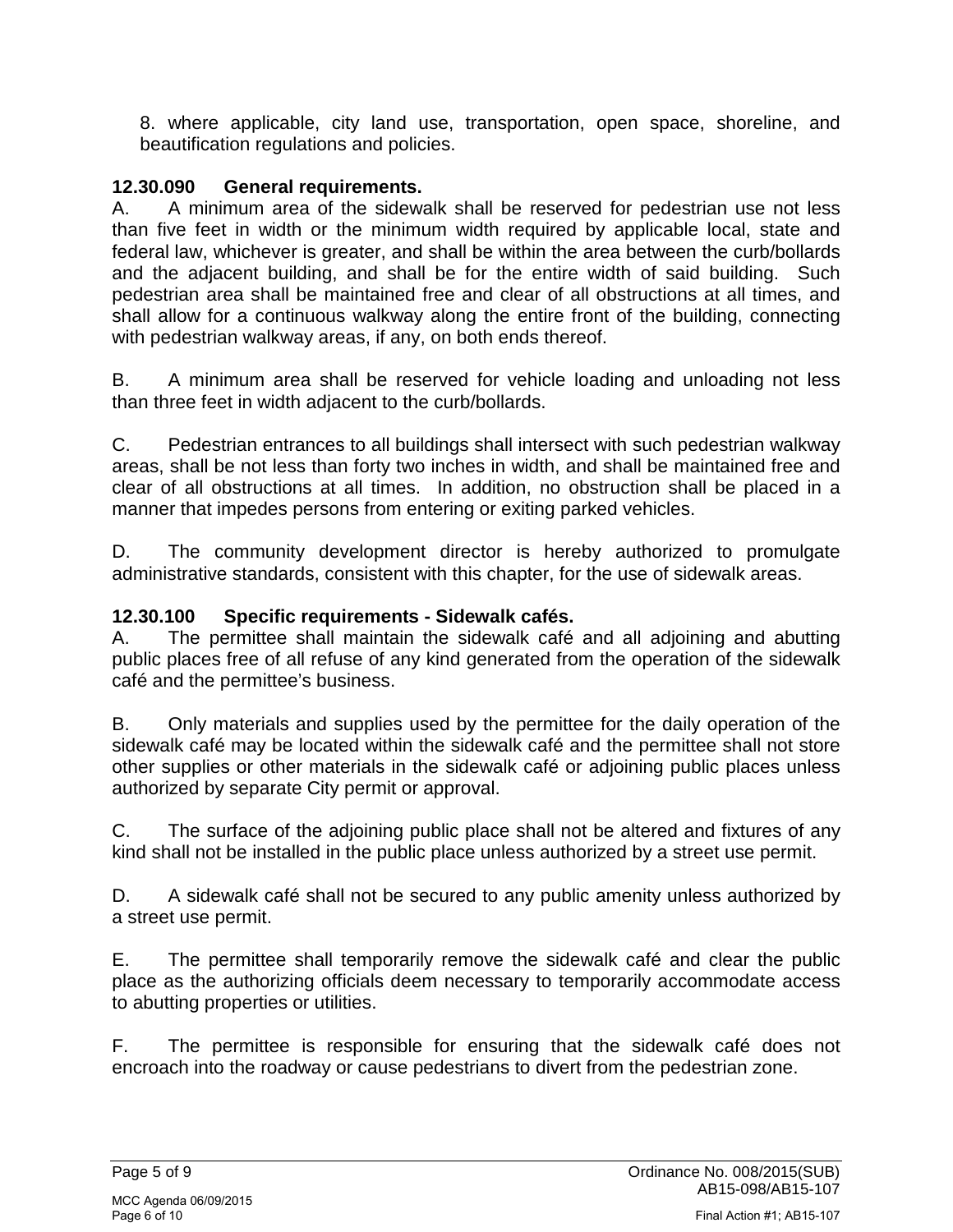G. The permittee shall not operate the sidewalk café in a way that restricts or interferes with access to the abutting property; prevents the use of the sidewalk area for pedestrian traffic, including without limitation use by disabled persons; creates a nuisance or hazard to public health, safety, or welfare; increases traffic congestion or delay; or constitutes an obstruction for fire, police, or sanitation vehicles.

H. The permittee shall immediately remove the sidewalk café when ordered by the authorizing officials or the police chief.

I. Liquor, as defined in RCW 66.04.010(25), as now existing or as amended, may only be used or sold at a sidewalk café if authorized by: the street use permit; the permit issued by the Snohomish Health District; and all applicable licenses, permits and/or other approvals issued by the Washington State Liquor Control Board.

# **12.30.110 Liability insurance.**

All permittees of a sidewalk use permit under this chapter shall, prior to being granted such permit, enter into an agreement with the city of Monroe in which they agree to defend, indemnify and hold harmless the city, its officers, officials, employees and volunteers from and against any and all claims, suits, actions, or liabilities for injury or death of any person, or for loss or damage to property arising by reason of their use and/or occupancy of the sidewalk for such purposes, except only such injury or damage as shall have been occasioned by the sole negligence of the city. Such agreement shall be in a form approved by the City and shall contain such other reasonable provisions as the City may require in its sole discretion. At all times during the duration of such permit, the permittee shall maintain commercial general liability insurance of not less than one million dollars per occurrence, two million dollars general aggregate, and two million dollars products-completed operations aggregate limit naming the city of Monroe as an additional insured.

The permittee shall procure and maintain, if applicable, liquor liability insurance in the amount of one million dollars each occurrence. The city of Monroe shall be named as an additional insured on liquor liability insurance.

The permittee shall furnish the city with original certificates of insurance and a copy of the amendatory endorsements, including the additional insured endorsement, evidencing the insurance requirements of the applicant before issuance of the permit.

# **12.30.120 Permit duration, revocation, and public place restoration.**

- A. A sidewalk use permit shall expire automatically upon the earlier of:
	- 1. at the end of the calendar year in which it is issued;
	- 2. if the business changes ownership; or
	- 3. if the business license for the business expires and is not renewed.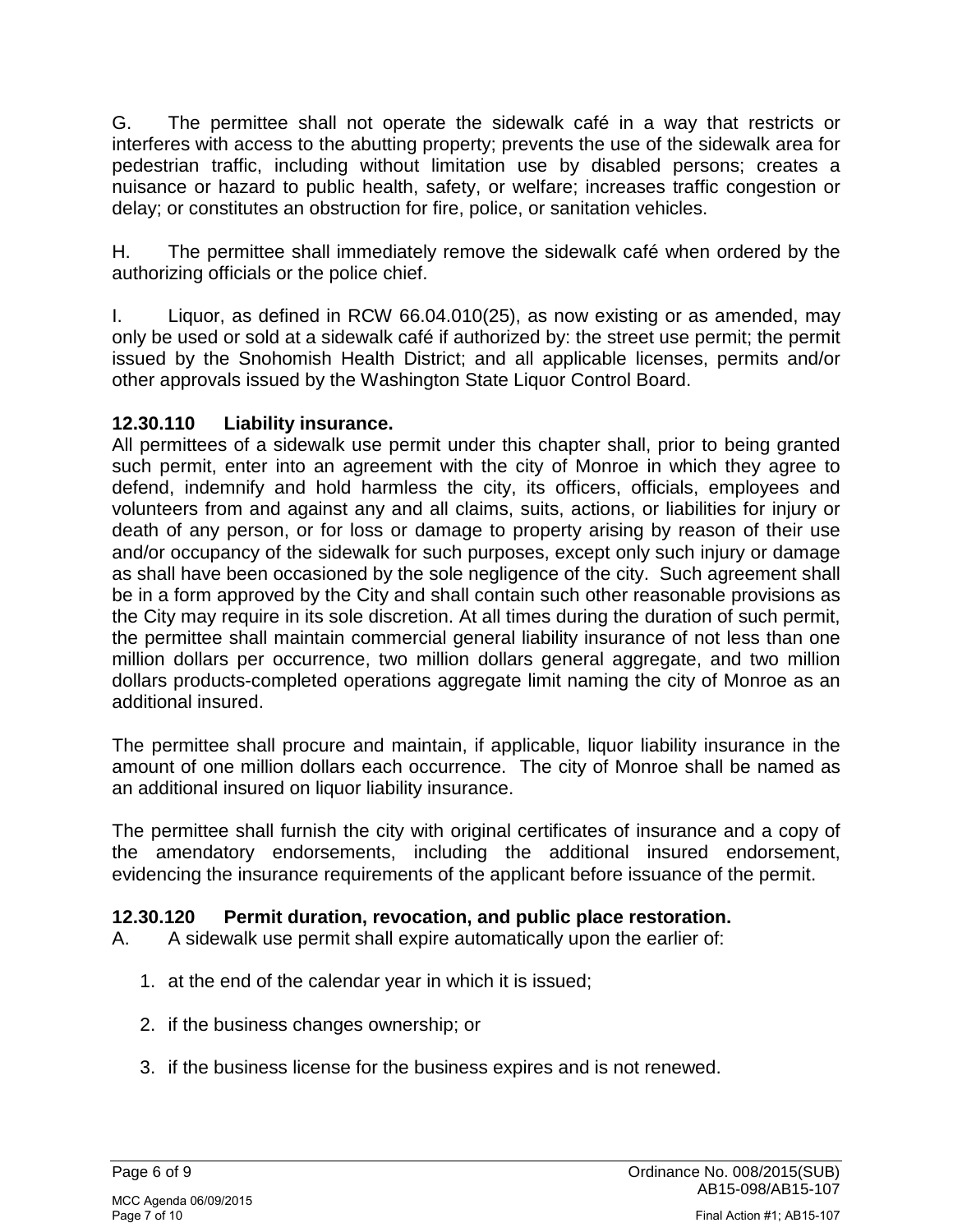B. The authorizing officials may, upon issuing the annual street use permit invoice and receipt of the renewal fee, renew a street use permit provided: the permittee is in compliance with all permit conditions; the ownership or business has not changed; and the space is not needed for transportation, utility, or any other public-use purpose.

C. The authorizing officials may modify the conditions of sidewalk use permit, including permitted hours or days of operation, after providing the permittee with written notice ten days before modifying the sidewalk use permit. A copy of the modified sidewalk use permit shall be mailed by first-class mail to the permittee at the address listed on the sidewalk use permit application.

D. All use authorizations approved under the provisions of this chapter shall be of a temporary nature and shall vest no permanent right; and may in any case be revoked upon thirty calendar days' notice; or without notice, in case any use or occupation is dangerous or any structure or obstruction permitted is insecure or unsafe; or is not constructed, maintained, or used in accordance with the provisions of the Monroe Municipal Code. Without prejudice to the foregoing, the City may immediately terminate or suspend a permit issued under this chapter if the sidewalk area in question is required for a public purpose, specifically including without limitation a public works project of the City or another governmental entity.

E. If a permit to use a sidewalk area is revoked or terminated, the sidewalk area shall be restored by the permittee, at the permittee's expense, to the condition that existed prior to permittee's use.

# **12.30.130 Authority to remove occupancy.**

If any structure, obstruction, use, or occupancy is not discontinued on notice from the city to do so, the city, may:

- A. prohibit its further use;
- B. remove it from the public place;

C. make repairs to it as may be necessary to render it secure and safe at the expense of the permittee or the permittee's successor or user responsible for the structure, obstruction, use, or occupancy; and/or

D. collect from the permittee all expenses incurred in rendering it secure and safe and restoring the public place in the manner provided by law.

# **12.30.140 Permit—Fees.**

Permit fees under this chapter may be established by the city council by periodic resolution.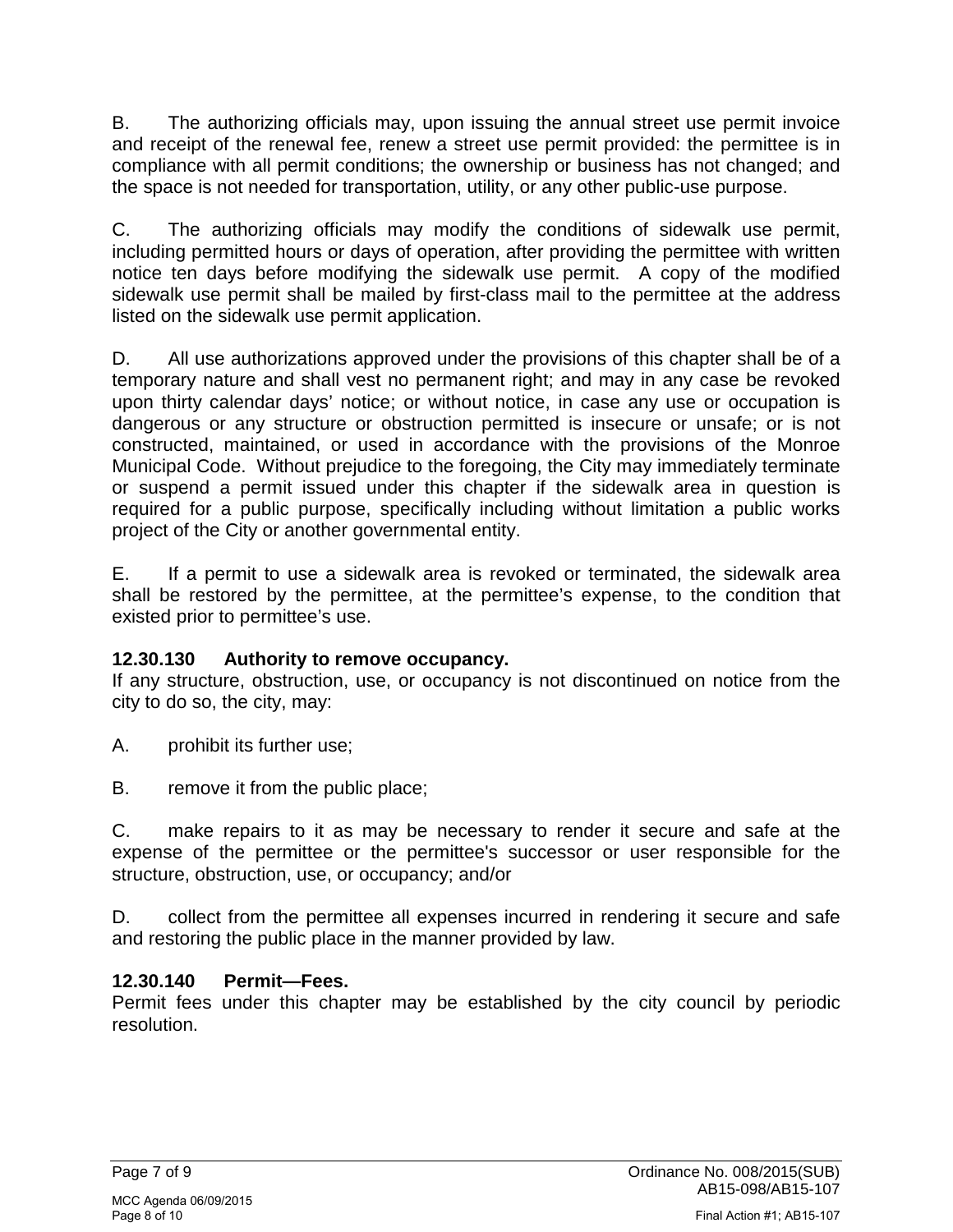### **12.30.150 Appeals.**

An applicant may appeal any written decision of the authorized officials issued under this chapter to the hearing examiner by filing a written statement with the City Clerk no later than ten working days after the date of such decision. Payment of the appeal fee, as specified in the city's fee resolution, shall occur at the time the appeal is filed. The hearing examiner shall consider such appeal at an open record hearing and issue a written decision within ten working days of the date of such hearing. The decision of the hearing examiner shall be final and not subject to further administrative appeal.

### **12.30.160 Expressive activities exempt.**

Nothing herein shall be construed and/or enforced in a manner that violates the constitutional rights of free expression as defined by applicable federal and state law.

Section 2. Amendment of MMC 5.28.010. Subsection 5.28.010(E) of the Monroe Municipal Code is hereby amended as follows:

#### **5.28.010 Definitions.**

E. "Special event" means any parade, fair, show, festival, carnival, rally, party, filming of movie, video or television show, motorcade, run, street dance, bike-a-thon, race, walks, athletic event or other attended entertainment or celebration that is to be held in whole or in part upon publicly owned property and/or public right-of-way, or, if held wholly upon private property, will nevertheless affect or impact the ordinary and normal use by the general public of public property or public rights-of-way within the vicinity of the event. Special event shall also mean any activity to be held in whole or in part upon publicly owned or controlled property and/or public rights-of-way where merchandise or services are offered for sale, whether by for profit or nonprofit organizations**, except where such activity is expressly authorized by a sidewalk use permit issued pursuant to Chapter 12.30 MMC**.

Section 3. Amendment of MMC 12.20.030. Section 12.20.030 of the Monroe Municipal Code is hereby amended to provide as follows.

#### **12.20.030 Display of items.**

No right shall be presumed or exercised by the owner or lessee for the display of items of merchandise, but such permissive use shall be limited only to items for beautification as above stated **unless expressly authorized by this code**.

Section 4. Severability. If any section, sentence, clause or phrase of this ordinance should be held to be invalid or unconstitutional by a court of competent jurisdiction, such invalidity or unconstitutionality shall not affect the validity or constitutionality of any other section, sentence, clause or phrase of this ordinance.

Section 5. Effective Date. This ordinance shall be in full force and effect five (5) days from and after its passage and approval and publication as required by law.